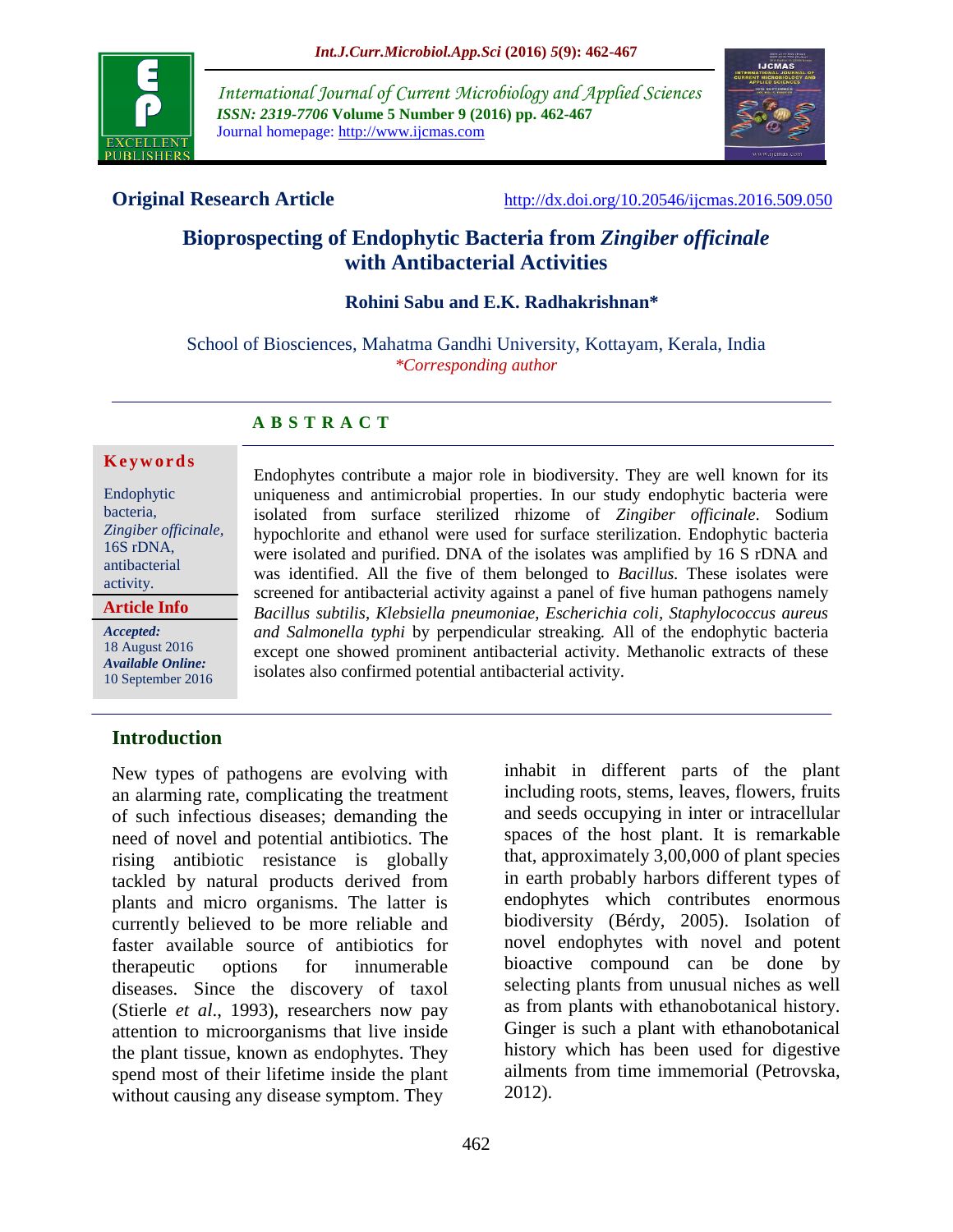There are many reports on endophytes producing secondary metabolites in their stationary phase with immense applications such as antibacterial, antifungal, anticancer, antiviral, antioxidant, insecticide, anti diabetic and immunosuppressive activities (Strobel, 2003; Wiyakrutta *et al*., 2004; Zhang *et al*., 2006; Xu *et al*., 2007; Shweta *et al*., 2013). In the current study we have isolated endophytic bacteria from *Zingiber officinale* with antibacterial activity.

#### **Materials and Methods**

#### **Isolation of endophytic bacteria**

The endophytic bacteria were isolated from rhizomes of ginger (*Zingiber officinale*). They were collected from the Kerala Agricultural College, Mannuthy, Thrissur. The rhizomes were cleaned and washed under running tap water for several minutes. The scales were then removed and the rhizome was treated with teepol by vigorous shaking for 10 minutes followed by washing with distilled water.

This was then dipped in 70% alcohol for 1 minute and washed with distilled water. Further, the rhizomes were treated with 2% sodium hypochlorite for 10 minutes. Then it was washed with sterilized distilled water several times and the final wash was kept for sterility check. After surface sterilization, the outer portions of the rhizome were removed and were cut it into small pieces under sterile conditions. Carefully the pieces were placed into Tryptic soya agar and King's B agar supplemented with 50µg/ml of nalidixic acid and 50µg/ml of nystatin and was kept for incubation at  $28^{\circ}C \pm 2^{\circ}C$ for 2-5 days. The final wash was also spread plated on the same media to check the sterility.

## **Identification of the isolated bacteria**

The molecular identification of bacteria was

carried out by 16S r DNA sequence based method. Here, genomic DNA from purified bacteria was isolated using commercially available bacterial genomic DNA isolation kit (Chromous Biotech). The selected isolates were inoculated into 30 ml of Luria Bertani's broth in a 100- mL conical flask and incubated at 28°C for 5 days at 100 rpm. Then the cells were collected by centrifugation and the pellet (approximately 500 mg) was used for DNA isolation as per manufacturer's protocol. The isolated DNA was further analyzed by electrophoresis using 0.8% agarose gel.

#### **Polymerase Chain Reaction**

Isolated DNA was used as template for PCR using 16 S rDNA specific primers 16SF (5'- AgA gTTTgA TCM Tgg CTC Ag -3') and 16SR (5'-TAC ggY TAC CTT gTTACg ACT T-3'). The sequence of the primers was selected based on the previous reports (Chun and Goodfellow 1995). PCR was carried out in a final volume of 50ul with 50 ng of genomic DNA, 20 pmol of each primer, 200 µM of each dNTPs, 5 µl of 10X PCR buffer and 1.25 U of *Taq*DNA polymerase in a Mycycler™ (Bio-Rad, USA). The PCR conditions used were; 5 minutes denaturation at 94°C, followed by 35 cycles of 60 seconds denaturation at 94°C, 60 seconds annealing at 45°C, 2 minutes extension at 72°C, and a final extension for 7 minutes at 72°C. PCR products were visualized by 1.2% (w/v) agarose gel. The products were then gel purified and was used for sequencing. The sequence data thus obtained was subjected to similarity search using BLAST analysis.

## **Screening of antimicrobial activity of endophytic bacteria**

Preliminary antibacterial activity of endophytic bacteria were tested against *Salmonella typhi, Staphylococcus aureus,*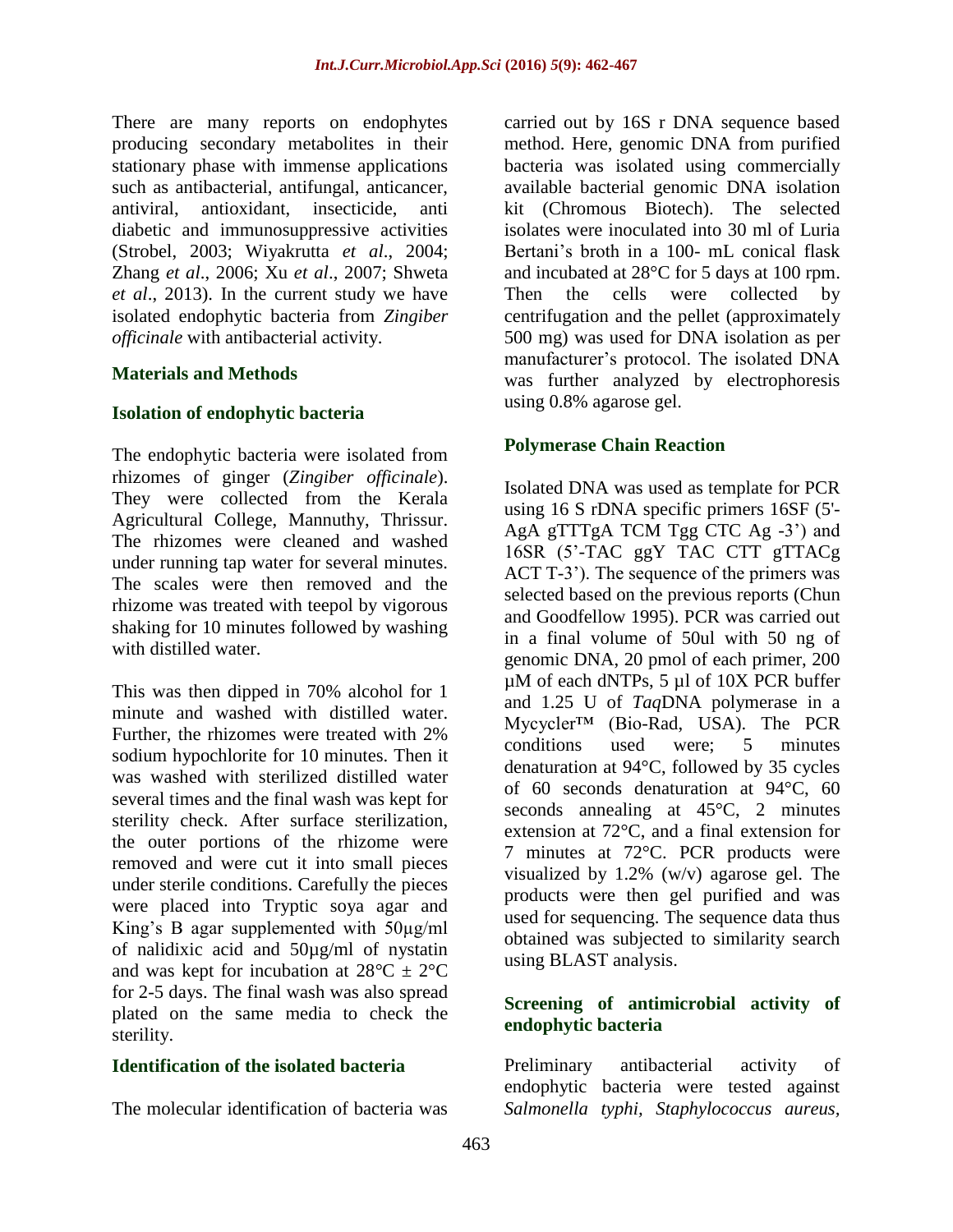*Bacillus subtilis, Escherichia coli* and *Klebsiella pneumoniae* by perpendicular streaking on Nutrient agar (NA) plates. Endophytic bacteria were streaked as a line on the center and the pathogens perpendicular to the endophyte. The plates were incubated at room temperature for 24 hours and observed.

## **Fermentation and extraction procedures**

The endophytic bacteria were inoculated into 100 ml nutrient broth for 10 days at 28°C, 120 rpm in a rotary shaker. After the fermentation processes, culture broth was centrifuged at 10,000 g for 10 mins and the supernatants were taken. The culture supernatants obtained were extracted twice with ethyl acetate and concentrated to dryness under reduced pressure in a rotary vacuum evaporator at 40°C and was redissolved in 2ml of methanol. Then the methanolic extracts were used for antibacterial screening.

## **Screening of antimicrobial activity of endophytic bacteria**

Antibacterial activity of endophytic bacteria were tested against *Salmonella typhi, Staphylococcus aureus, Bacillus subtilis Escherichia coli* and *Klebsiella pneumoniae*  by well diffusion method on Muller Hinton agar (MHA) plates.

Wells were made on the Muller- Hinton agar plates using a gel puncture and plates were inoculated by swabbing the bacterial pathogens (0.5 McFarland turbidity standards) to create a confluent lawn of bacterial growth. Then 40µL of the methanolic extracts from each bacterium were added into each well. For all the activity analysis, crude methanolic extracts prepared from all the purified bacteria were used.

#### **Results and Discussion**

#### **Isolation and Identification of Endophytic Bacteria from** *Z. officinale*

The asymptomatic rhizomes of *Zingiber officinale* served as sources of endophytic bacteria. They were surface sterilized and rhizome pieces were kept on TSA and King's B medium. The effectiveness of the surface sterilization protocol was checked by pouring 1 ml from the last wash. Rinsed water of each sample showed no microbial growth on both the media after incubation at  $28^{\circ}$ C for 2 weeks, indicating that the epiphytic microbes were completely removed by this surface sterilization procedures. Indeed, the major key to succeed in isolating and studying endophytes is to ensure the sterility of the plant surface (Hallmann *et al*., 1997).

The isolation of endophytic bacteria from rhizome of *Z. officinale* resulted in the identification of 5 morphologically distinct isolates named as ZB1, ZB2, ZB3, ZB4, and ZB5. The result of BLAST analysis along with accession number of submitted 16S rDNA sequence of purified bacteria is summarized as Table 1.

The isolates ZB1 to ZB5 showed maximum identity to *Bacillus* sp. El-Deeb *et al*., (2013) reported the isolation of 28 endophytic bacterial isolates from different organs of *P. tenuiflorus* plant, which belonged to *Bacillus sp., Bacillus megaterium, Bacillus pumilus, Bacillus licheniformis, Micrococcus luteus, Paenibacillus sp., Pseudomonas sp.,* and *Acinetobacter calcoaceticus*. De Oliveira Costa *et al* reported that (de Oliveira Costa *et al*., 2012) 23 different genera were isolated from common bean (*Phaseolus vulgaris*).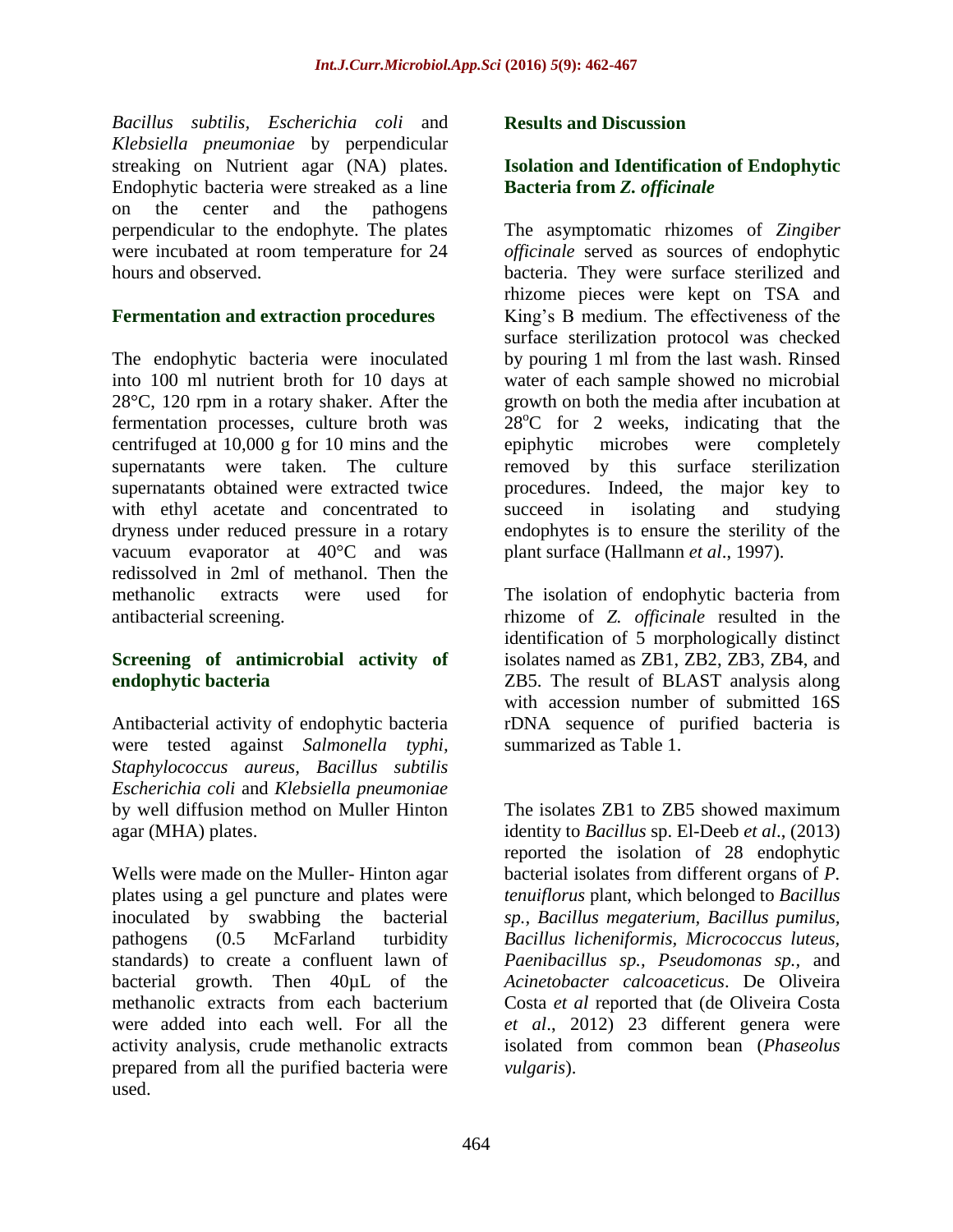#### **Preliminary screening of antimicrobial activity of endophytic bacteria**

Perpendicular streaking showed that all the five shows antibacterial activity against the selected panel of pathogens. Highest activity was shown by ZB 5 against *Staphylococcus aureus* and *Salmonella typhi.* (Fig. 1). All the five isolates were subjected for small scale fermentation and extraction.

#### **Table.1** Summarized result of BLAST of endophytic bacteria from *Z. officinale* with result of its identical

| Sl.No.         | Name of the isolates<br>with accession<br>number | <b>Closest NCBI</b><br>match with<br>accession number | Percentage of<br><b>Identity</b> | The isolate is<br>identified as |
|----------------|--------------------------------------------------|-------------------------------------------------------|----------------------------------|---------------------------------|
|                |                                                  |                                                       |                                  |                                 |
| 1              | ZB1                                              | Bacillus sp TKB                                       | 100%                             | Bacillus sp.                    |
|                |                                                  | beta 1., KT719720                                     |                                  |                                 |
| $\overline{2}$ | ZB2                                              | Bacillus sp. strain                                   | 99%                              | Bacillus sp                     |
|                |                                                  | ISE_26;KX035060                                       |                                  |                                 |
| 3              | ZB3                                              | <b>Bacillus</b><br>cereus                             | 99%                              | <b>Bacillus cereus</b>          |
|                |                                                  | strain SIIA_Pb_E3;                                    |                                  |                                 |
|                |                                                  | KX036611                                              |                                  |                                 |
| $\overline{4}$ | ZB4                                              | <b>Bacillus</b><br>cereus                             | 100%                             | <b>Bacillus</b> cereus          |
|                |                                                  | HG10;<br>strain                                       |                                  |                                 |
|                |                                                  | KX430857                                              |                                  |                                 |
| 5              | ZB <sub>5</sub>                                  | $GG3$ ;<br>Bacillus sp.                               | 100%                             | Bacillus sp.                    |
|                |                                                  | LC055679                                              |                                  |                                 |

## **Table.2** Summary of antimicrobial activity analysis of the endophytic bacteria from

| <b>Isolates</b> | <b>Pathogens</b> |                |           |                   |         |  |
|-----------------|------------------|----------------|-----------|-------------------|---------|--|
|                 | S. aureus        | K. pneumoniae  | E. coli   | <b>B.subtilis</b> | S.typhi |  |
| ZB1             | $++$             |                | $\ddot{}$ | $\ddot{}$         | $++$    |  |
| ZB <sub>2</sub> | $+$              | $\blacksquare$ | $\ddot{}$ | $+$               | $++$    |  |
| ZB3             |                  |                |           |                   |         |  |
| ZB4             | $+$              | $+$            | $++$      |                   | $++$    |  |
| ZB <sub>5</sub> | $+++$            |                | $++$      | $\ddot{}$         | $+++$   |  |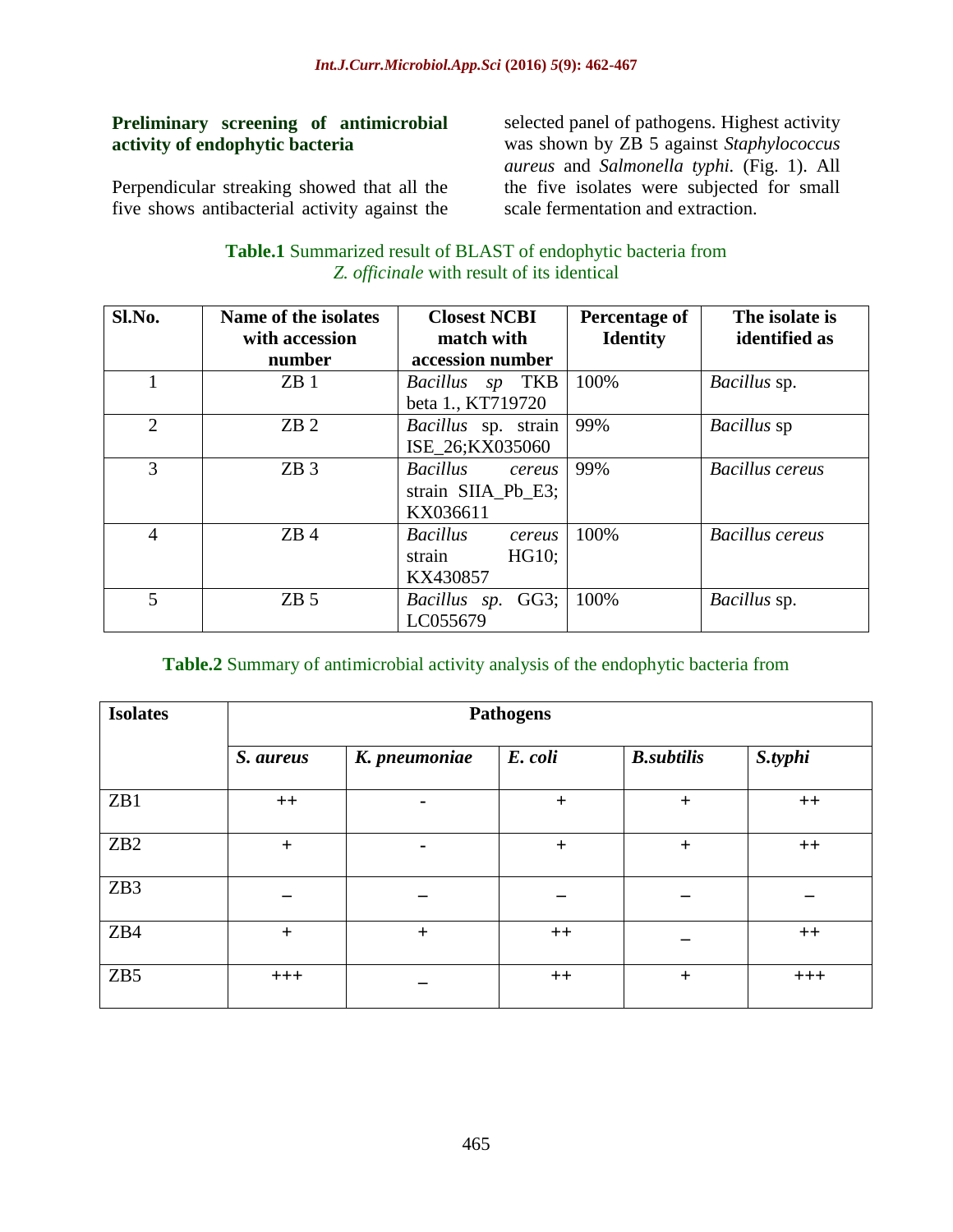

**Fig.1** Antibacterial activity of endophytic bacteria by perpendicular streaking method

Methanolic extracts of all the isolates were used to test antagonistic activity against pathogenic bacteria. Except ZB 3 all the other isolates exhibited antagonistic activity against at least one of the test bacterial strains. Isolate ZB 5 showed excellent antibacterial activity against *Salmonella typhi and Staphylococcus aureus* as revealed by the size of the zone of inhibition (Table 2). (El-Deeb *et al*., 2013) reported that endophytic bacteria isolated from *Plectranthus tenuiflorus* showed considerable antimicrobial activities against a panel of human pathogenic microorganisms (*Staphylococcus aureus, Escherichia coli, Klebsiella pneumoniae, Streptococcus agalactiae, Proteus mirabilis,*  and *Candida albicans*). The bioactivity of endophytic bacteria and human pathogens are highly promising. These reports give

clues about the presence of promising bioactive compounds in the isolated strains as indicated by their antimicrobial effects.

In conclusion, this study evidenced that *Zingiber officinale* is a potential resource for bioactive endophytic bacteria with its antibacterial activities. Further investigations on plant endophytic bacteria are needed for the discovery of bioactive compounds. This aspect of antimicrobial activity will be further investigated to enhance production of secondary metabolites of interest.

#### **Acknowledgment**

The authors express gratitude towards The Kerala State Council for Science, Technology and Environment for the